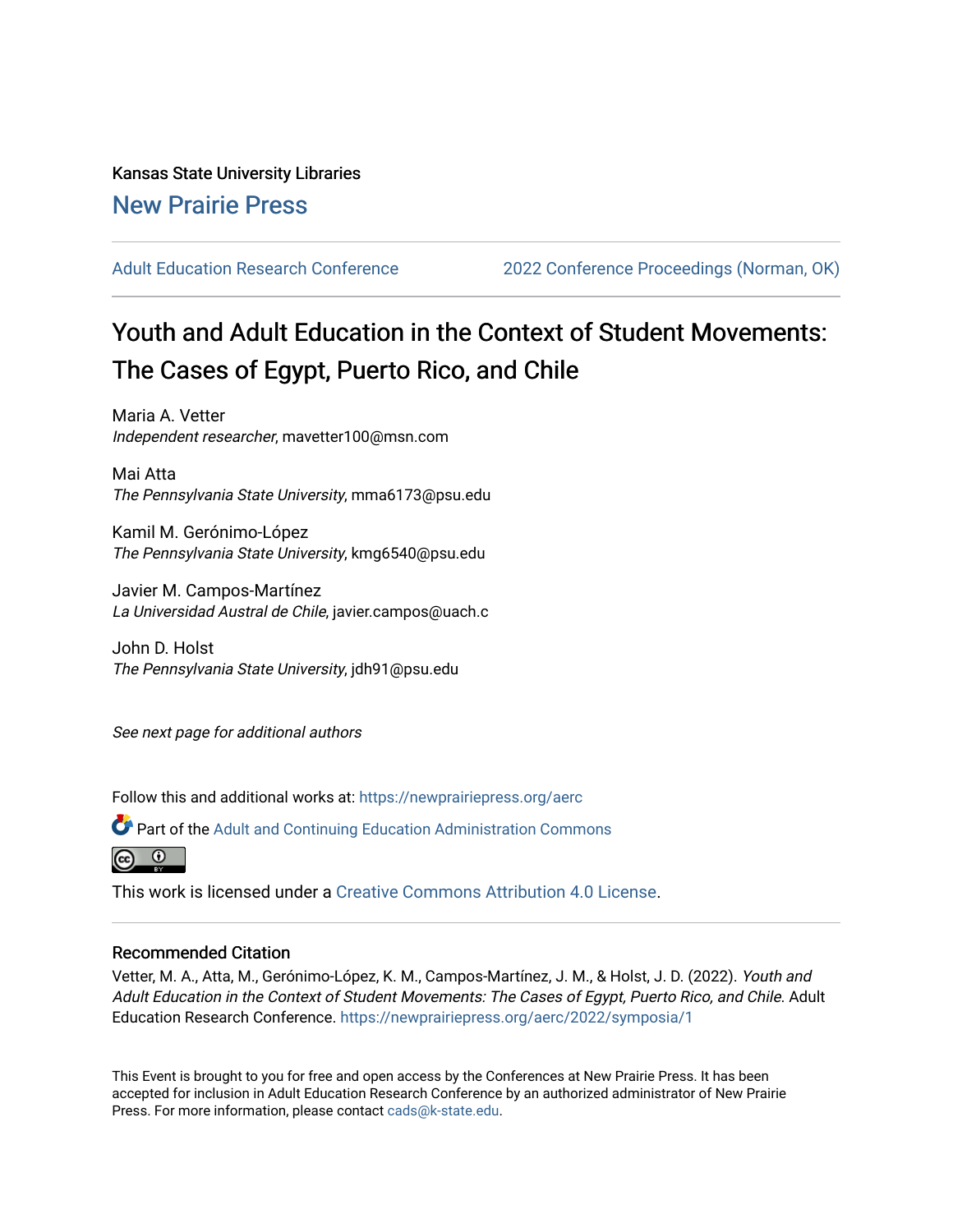# Author Information

Maria A. Vetter, Mai Atta, Kamil M. Gerónimo-López, Javier M. Campos-Martínez, and John D. Holst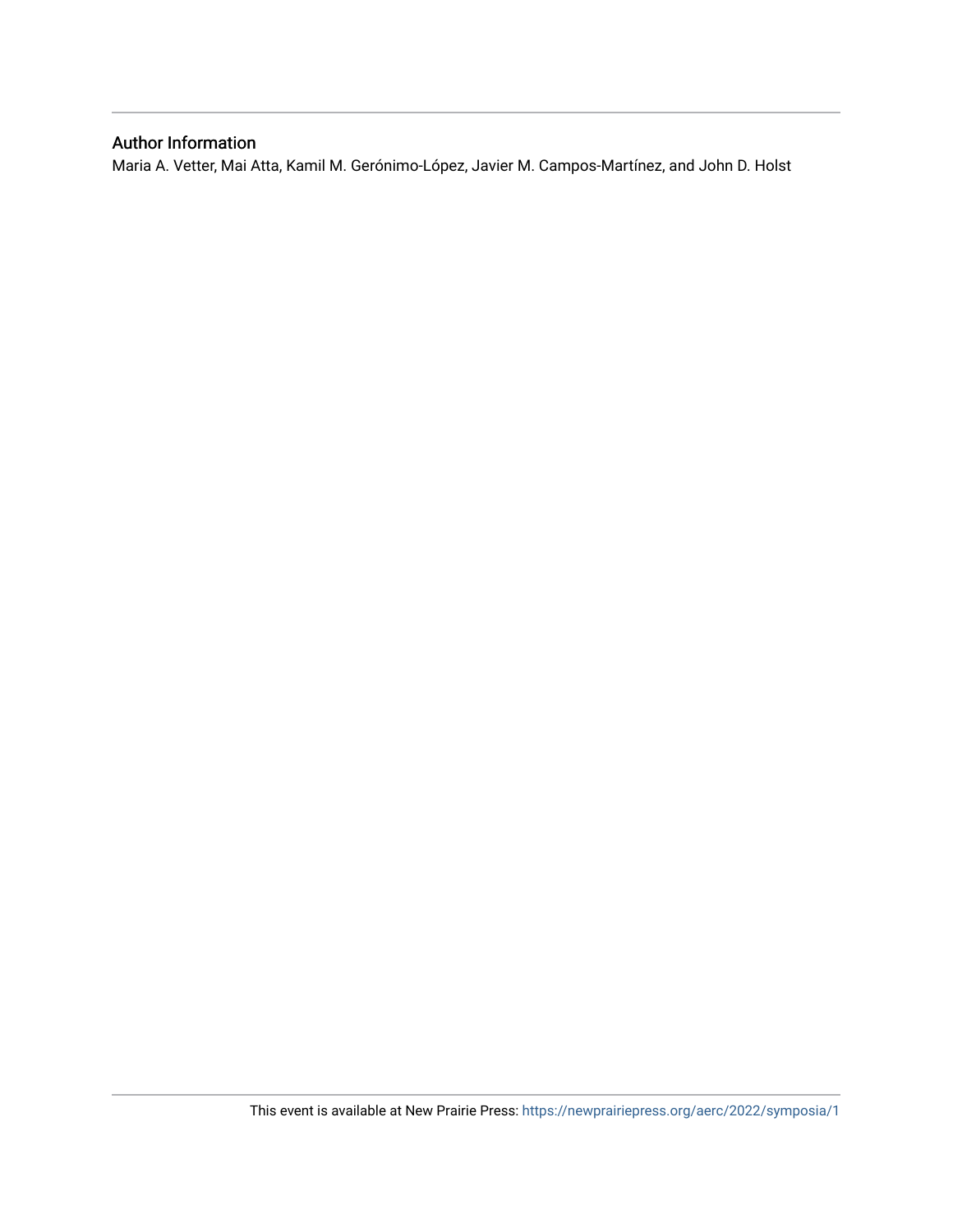# **Youth and Adult Education in the Context of Student Movements: The Cases of Egypt, Puerto Rico, and Chile**

**Symposium Organizer** María Alicia Vetter

#### **Participants**

Mai Atta, The Pennsylvania State University Kamil M. Gerónimo-López, The Pennsylvania State University Javier Campos-Martínez, Universidad Austral de Chile

#### **Discussant**

**John D. Holst,** The Pennsylvania State University

*Keywords*: social movement learning, neoliberalism, student movements

**Abstract:** Participants of the student movements in Egypt, Puerto Rico, and Chile present on their experiential learning in the context of the social movements that took place between 2005 and 2019.

This symposium is a follow-up to the publication of an article (Atta et al., 2021) in the journal of *Andragogical Studies*, in which the participants presented and discussed their experiences in the theoretical contexts of Andragogy and Social Movement Learning. In the context of the symposium, the presentations will address the nature of the learning and the manners in which it took place in each context and from movement to movement. In other words, we will address the lessons that can be learned from these movements in terms of social movement learning.

We will also discuss how learning in social movements impacts social policy, explore the relationship between education and learning in the movements, and highlight what these movements tell us about youth and adult education and its impact on society at large.

#### **Narratives from the Student Movement in Egypt**

When I first joined a student organization at Cairo University, I did not expect to be on the executive board in two years; nevertheless, I marched on the streets to demand the ouster of a president. I grew up as a middle-class Cairene when Egypt was experiencing a second wave of neoliberal economic reforms represented in waves of school and universities privatization, among other strategies (Beinin, 2012). Until witnessing the Egyptian uprising of 2011, I considered myself the product of the mainstream education that followed these neoliberal reforms. This neoliberal project dismantled old systems and created a mass discontent that catalyzed resistance and social movements. Finally, in 2011, Egypt witnessed an uprising against police brutality and deteriorating economic conditions.

In this symposium, I want to engage in the scholarly discussion of social movement learning, given that the Egyptian revolution as a historical moment has not been attended to in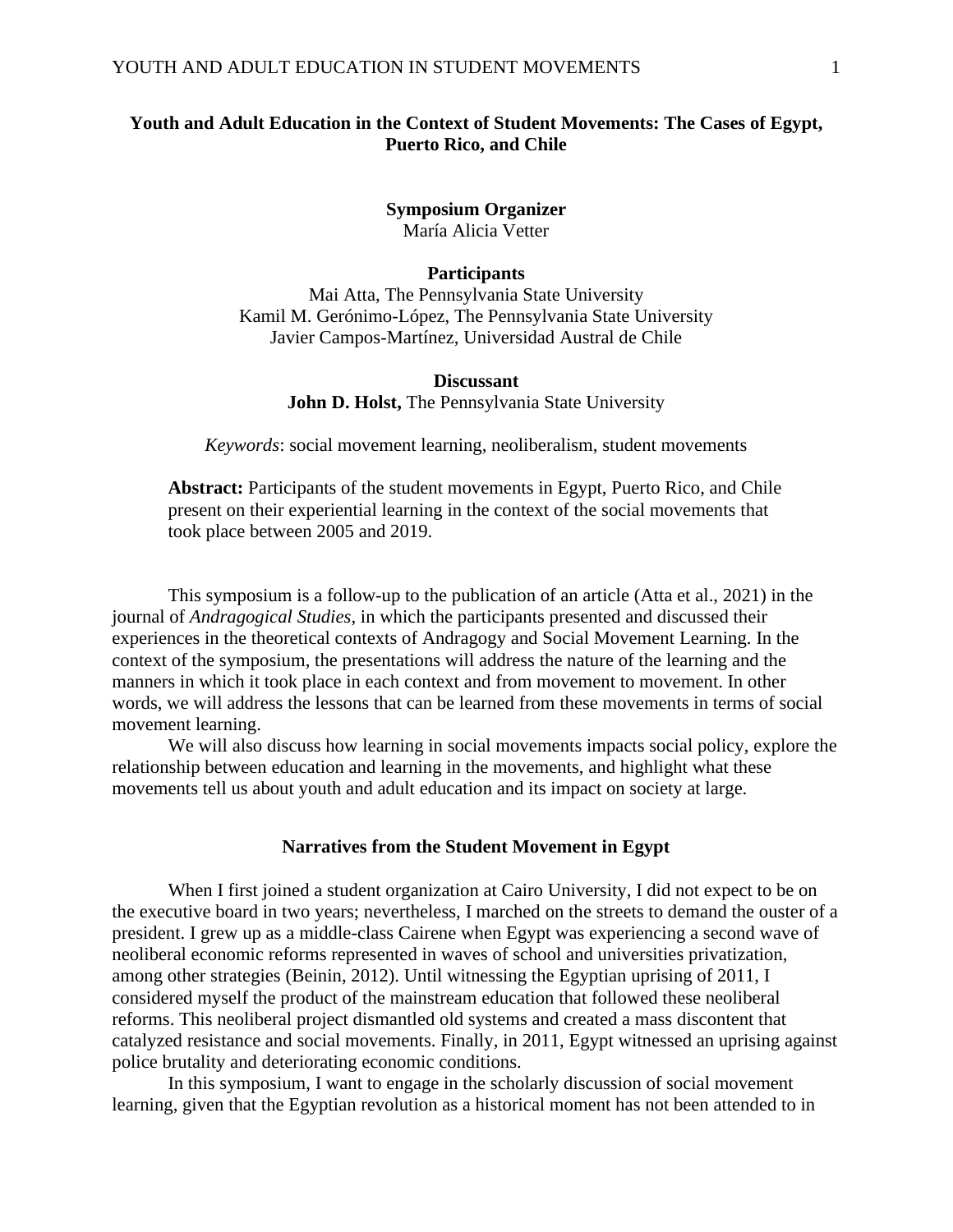this field. Furthermore, I want to shed light on how a generation raised to be apolitical found its way to utilize the university campus and become politically engaged.

Historically, universities in Egypt have been known as social movement territories and spaces for resistance against a government that does not allow students' political participation. Despite all the educational reforms at the time in Egypt, the formal educational system was based on memorization and solely measured students' performance through standardized tests in both K-12 and higher education. This form of schooling discouraged critical thinking, discussion, debates, or questioning. The pedagogies and curricula used in formal education were a seed to cultivate a passive and non-participatory political life among educated Egyptians. Additionally, education reforms fostered the individual's responsibility to search for knowledge online to advance their education and equip them with the needed skills to match the labor market demands. These reforms were "well-suited to the neoliberal agenda" (Milana, 2012, p. 111).

During the protests that followed the Palestinian intifada, while playing an essential role in organizing these protests, the "Kefaya movement" also triggered the necessity to take political education from the classroom to the streets (Ezzeldeen, 2010). Students became aware of the contradiction in this era's educational reform. Mubarak's privatization of universities did not mean letting go of his control over the content offered by these institutions. For example, political education was only allowed, whether in schools or universities, under state control and conducted in a very superficial manner so as not to provoke opposition but build instead a taboo around political participation (Mirshak, 2020). At the time, the student movement's purpose was to educate middle class and working-class students to create social and political change. It also ensured that its educational activities included marginalized voices such as women's.

Between 2011 and 2013, we witnessed an exceptional openness in the political space; many organizations started engaging in different forms of collective action across the country and with various causes and political affiliations. This movement helped us expand the traditional definition of learning and education beyond the limits of schools and universities. Informal learning experiences occurred when participants started reflecting on and developing their educational tools and pedagogy. Student-led organizations began to create educational tools such as board games, and experiences such as retreats and educational camps and make them available to a broad public, preferably to people that would not otherwise have access to them. The content of these educational tools was mainly related to community participation, redefining citizenship, and political education.

In this symposium segment, I want to elaborate on how those student organizations witnessed some pedagogical and structural shifts post-2011. The student groups had adopted in the past the same educational methods that they were taught within the formal education system when it came to educating. This practice meant replicating the power dynamics, non-dialogical teaching, and offering corporatized teaching methods. Before 2011, student organizations used to have a human resources management unit responsible for recruiting and training incoming volunteers. After 2011, some of them changed their practices and adopted language to meet our work's needs and nature. We started to recruit volunteers and encourage members' participation. In terms of structural changes, the repressive nature of the regime post-2013 inspired movements to become less structured and more flexible in order to maneuver around the tools of repression. Additionally, we stopped using the vertical matrix structure in our work and changed those to horizontal structures.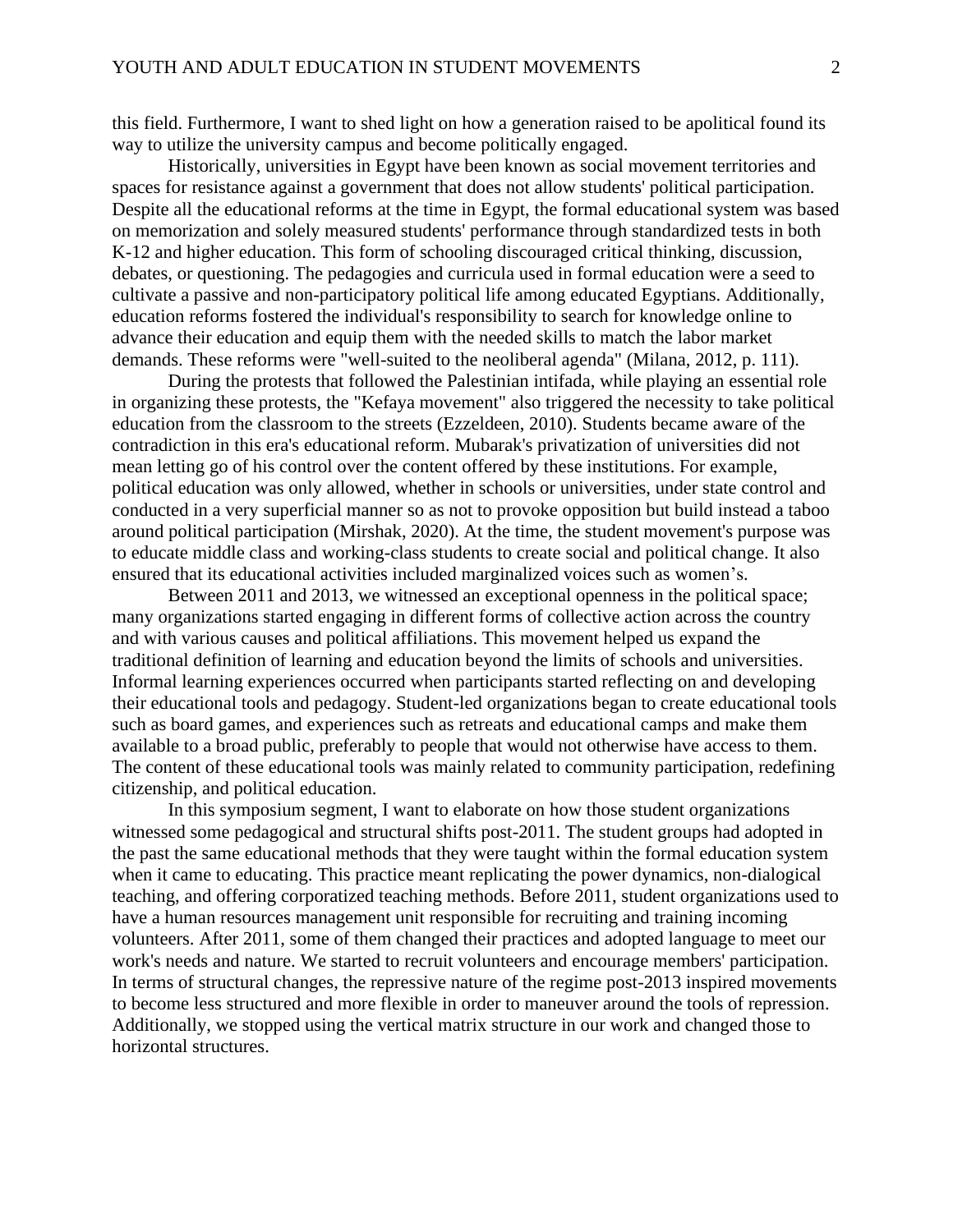#### **Student Uprisings in Puerto Rico**

Studying at the University of Puerto Rico has been a rite of passage for many trade union organizers, social justice activists, and pro-independence political militants in Puerto Rico since the beginnings of the institution in the early  $20<sup>th</sup>$  century. From organizing against the prevalent colonial status of the Island to the mobilizations against global neoliberal reforms, the students at the University of Puerto Rico are known for their resistance and their strikes. When I started my bachelor's degree in 2006, the students had just ended the strike of 2005 against a tuition hike. No imminent organizing was in sight, but some students were regarded as the brightest minds on campus. Nobody knew what their academic performance was, nor was it relevant; they were the smartest because they could articulate the students' demands in any forum, present eloquent socio-structural analysis behind state-led policies or local administration imposing measures, appeal to thousands of students to march, paralyze academic operations and call for indefinite strikes until the students were heard. Contrary to the higher GPAs on the campus, who would not risk their status by being incarcerated, these students taught many that proving oneself was not about preserving the individual right to public higher education but about developing the political commitment to guarantee such right to incoming generations. Mobilizing resonated with following leaders, and the wheel was turning in favor of those advocating against neoliberal policies (Atiles-Osoria, 2013) and in favor of the most vulnerable populations.

In the aftermath of the 2005 strike, the movement was active; to be involved or at least informed, one had to participate in student assemblies held by the official student council and forums organized by political organizations. Mobilizing efforts could come from different places; often, students, faculty and university workers' unions would unite upon agreed causes or clash due to opposing interests. With so many political events happening, it became evident that the learning transcended the classrooms for anyone interested in challenging the status quo at different scales. Before engaging in the student movement, I interpreted strikes as the default path taken by any sector to defy any threat to their interest. That perspective changed during my bachelor's and master's degrees years due to my active involvement in the strikes of 2010 and 2017. Parallelly, engaging with Popular Education among the grassroots, and later studies in Adult Education helped me reinterpret the lived experience and leave behind the notion of a strike as a dreary attempt to change oppressive systemic structures and, instead, embrace them as rich places for social movement learning.

Tracing edited and unedited students' reflections and research about their strike experiences became the door to identifying learning processes and critical factors influencing non-formal and informal education. In searching for a global logic for the experience, I revisited the experience. I remembered that student activists carried memories and lessons learned from one striking period to another through writings and participation in forums as guests. Though each strike seems unique to those who lived them, having former student activists participate became a common feature in the strikes of 2005, 2010, and 2017. Despite the fast-paced 4-year generational change of student cohorts, this practice helped newer generations to revisit past mobilizing experiences in search of approaches, participation modes, and decision-making structures to improve the articulation of demands, set achievable movement goals, refrain from past mistakes, and gain broader popular support. A dual process of visiting the past while navigating inwards to acknowledge diversity enhanced the traditional class struggle perspective with a theoretical-practical approach to the intersections of race, gender, sexual orientation, and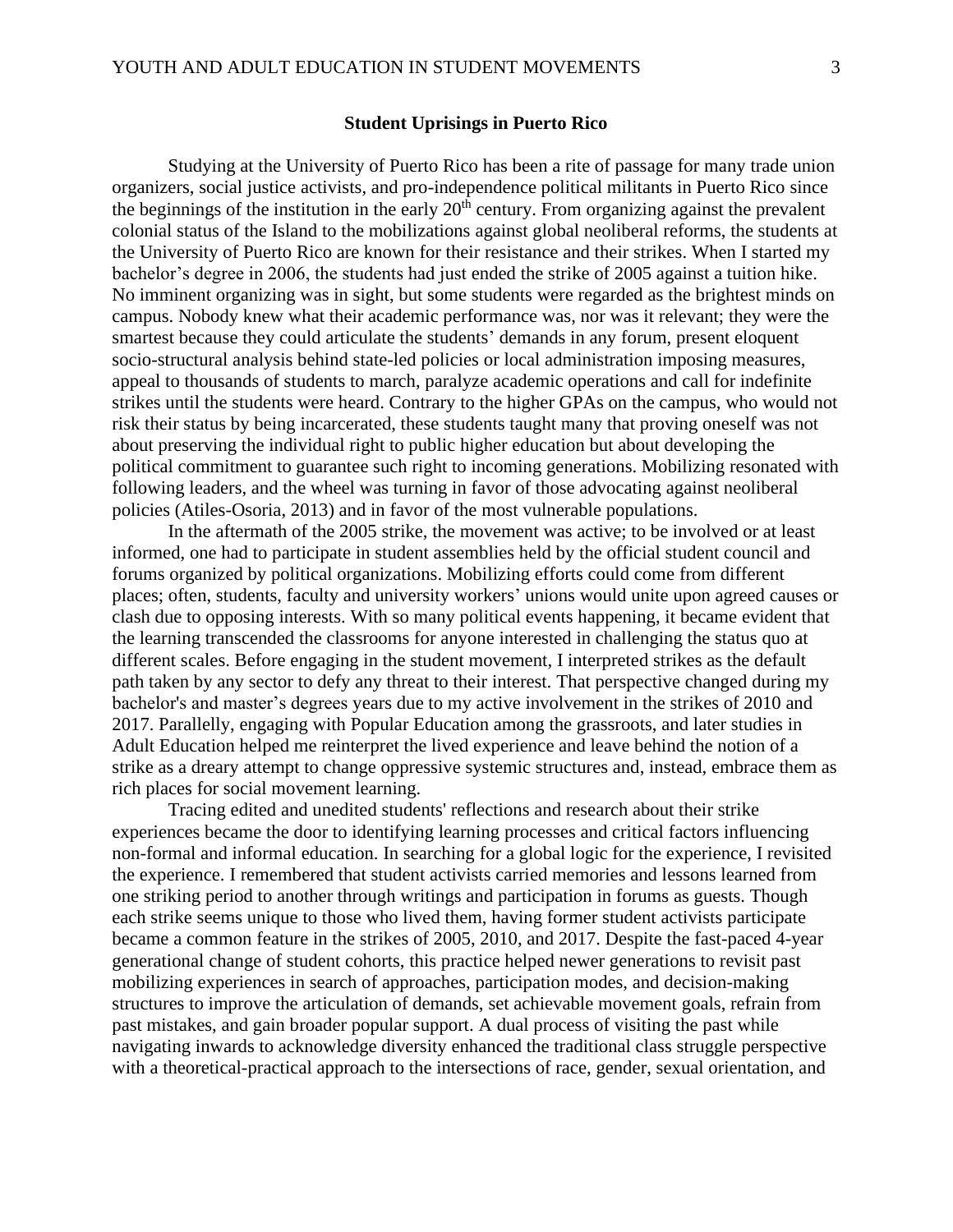functional diversity (Tormos, 2019). In this symposium, I share accounts of the mobilizing tone, what provoked each strike, and the learning efforts at each conjuncture.

The student strike of 2005 responded to the implementation of a tuition hike as part of the neoliberal policies in Puerto Rico (Atiles-Osoria, 2013). Non-activist students would join the movement after fearing the repercussions of not doing so for future generations; "something had to be done immediately, and they could only think of the strike as the immediate tactic" (Roberto, 2017). More than striking, students implemented a new participation structure, the University Committee Against Tuition Raise. Though the assembly remained the legitimate participation space, students resorted to the creation of this committee, a representative structure led by non-council officials, to achieve greater organizational autonomy compared to the limited powers granted by the official student council; but, keeping representative systems, regardless of who led them, became problematic when they reproduced patriarchal and homophobic oppression. Feminist groups and the LGBTTQIA+ sector withdrew their support (Tormos, 2019). Mobilization resonated with striking but remained vigilant towards pseudo alternatives proclaiming autonomy while keeping a representative structure.

In the spring of 2010, students organized against the Certification 98, an internal measure threatening the tuition exemption for honor students, athletes, work-study program students, and university employees' children (Gerónimo-López & Tormos-Aponte, 2021). What started as a 48-hours stoppage favored by 3,000 students quickly turned into the longest strike lasting 62 days. Students revisited the organizing modes, and participation structures and procedures changed again. New college-based action committees lacked hierarchical structures, increased student direct participation, and extended to the 11 campuses, enacting the first ever national student movement. Dialogues in action committees and plenary sessions opened the floor for students to challenge academic offerings, teaching methods, and pedagogical orientation. This analysis extended to movement educational outreach efforts. Students spear-headed a community radio station from scratch (Reyes, 2021). The strike turned into a school for many, and the gates turned into non-traditional classrooms for open lectures, workshops, and capacity-building sessions. The time the strike lasted allowed for more intentional and intensive educational experiences. Mobilization resonated with direct participation, national organizing, improvised education efforts, and a critical approach to formal education.

In 2017, the implementation of Law 114th by the United States Congress created the Financial Oversight and Management Board for Puerto Rico (PROMESA), which prompted the most recent student strike, mobilizing more than 5,000 students to the streets under the newly constituted National Student Confederation (Meléndez, 2017). Public high school students joined the movement, and Black and queer organizers were elected as movement speakers. Diversity influenced the articulation of common interests, putting forward a gender perspective education. A new Activism Committee developed educational efforts inwards and outwards with Popular Education methodology; student activists began to question their leadership practices and how they affected direct participation and challenged messianic outreach approaches, or the notion of "carrying a message to the masses," with open intergenerational dialogues with the grassroots. This process was no longer unidirectional (from students to supporters and communities) but reciprocal, inspiring the creation of a Student Federation and a multisectoral congress against colonial austerity measures. Learning and non-formal education were at the core of these newly attained goals. Mobilization resonated with direct participation, national organizing, intentional education efforts as well as with consonant subaltern pedagogies, questioning outreach practices, and articulating multisectoral fronts.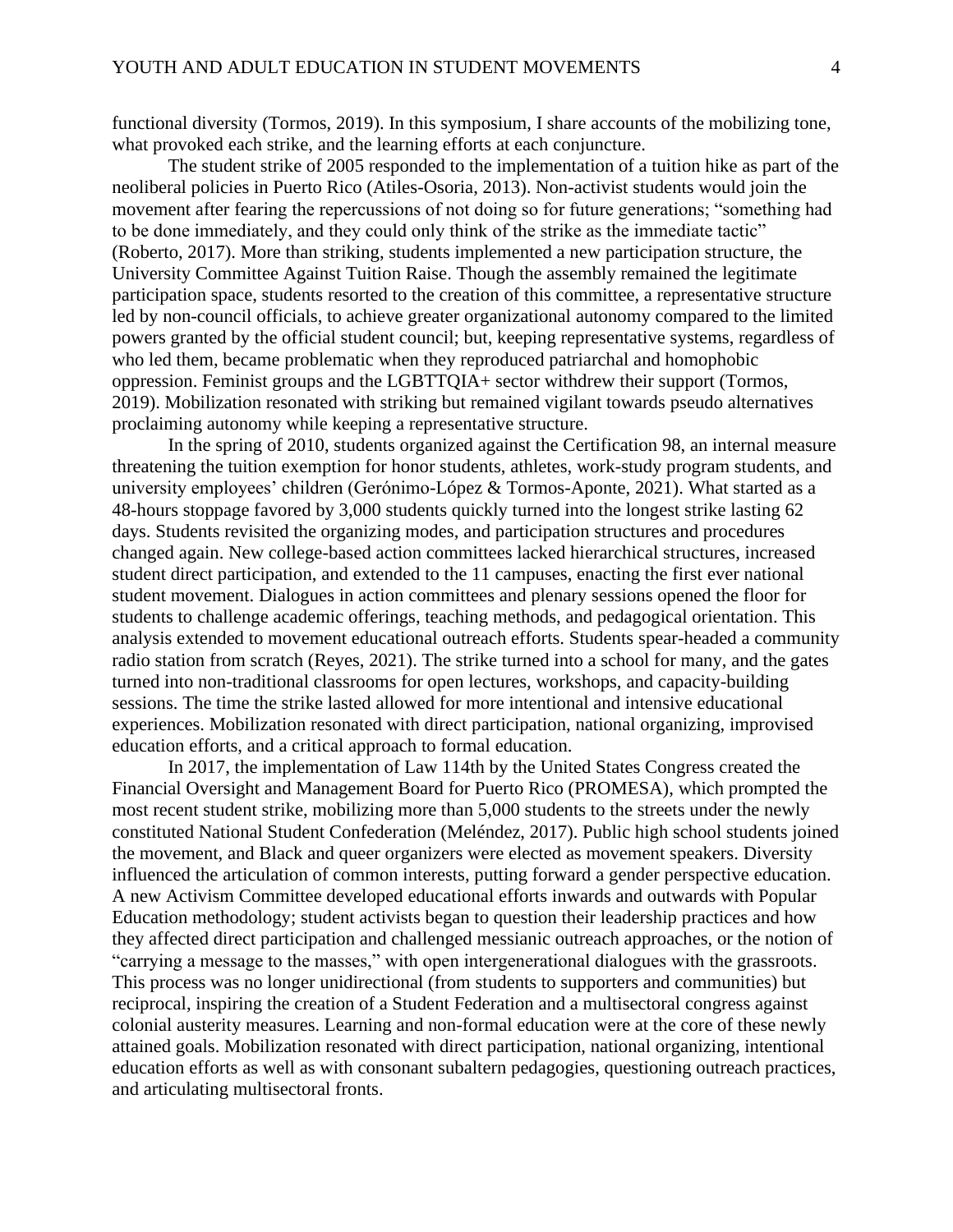#### **Chile under Neoliberalism**

The collapse in 1982 of the Milton Friedman-inspired neoliberal economic model implemented under an authoritarian military regime permitted the democratic forces in Chile to rearrange their strategies against the Dictatorship and move to defeat it through a plebiscite in 1988. The transitional nature of the system claimed by successive democratic governments thereafter allowed them to implement and administrate a neoliberal model anew, without either the restraints or the drawbacks of dictatorship; at the same time, these governments claimed that the evident economic inequalities and arbitrary political constraints were residues of the Dictatorship and the military constitution of 1980. Although modified, the Constitution of 1980 continued to be a mechanism that allowed the economic elites to expand a model that benefited them exclusively.

In the uprising of October 2019, the main demand of protesters was a new and truly democratic constitution, and the main slogan at the protests - "It is not 30 pesos but 30 years" referred to the strike by students against the raise in fare that spearheaded the uprising, while identifying at the same time the thirty years the neoliberal system has been in place under democratic governments. As it has become abundantly clear in Chile, the implementation of neoliberal practices of labor flexibility has not only led to transformations of production and of the labor market; it has led to work precarity and to a culture of permanent competition, radical individualism, a degrading of collective action, a fear of associating with union activity, and a banalization of the precarity of work (Muñoz, 2012). Therefore, neoliberalism is not only an economic phenomenon, but also a cultural one. It has not only fragmented the working class, but also weakened its organizations in the process.

In the area of public education, this meant the deterioration of state provisions and the exacerbation of social and economic barriers to the exercise of the right to education at all levels of the educational system (Assaél Budnik et al., 2011). Students have persisted in social mobilization processes throughout the post-dictatorship period (1989-present); both university and high school students have been relevant actors in the struggle for better and just living conditions in the country during this period (Aguilera Ruiz, 2012; Thielemann, 2017).

#### **The student movement**

Since the student movement of 2006, better known as the "Penguin" protests because the protagonists were high school students who protested dressed in their black and white school uniforms, high-school students as well as university students have been at the forefront of all major protests such as the one in 2011, known as "The Chilean Spring", and the 2018 mobilizations. Their main demands have centered around the demand for free and equal public education, Also, a powerful feminist movement coming out of the universities has had an important presence in massive marches with an array of feminist demands. University occupations have been a common occurrence for several years, and a prominent issue in occupations and marches has been the Native Question, as native (Mapuche) territory is continually under siege by the Chilean state.

#### **Gains from the movements**

The gains, which were achieved through protests and marches, occupations or "tomas", university student assemblies and public performances, the creation of secretariats, and the participation in government, are directly connected to what the students learned by participating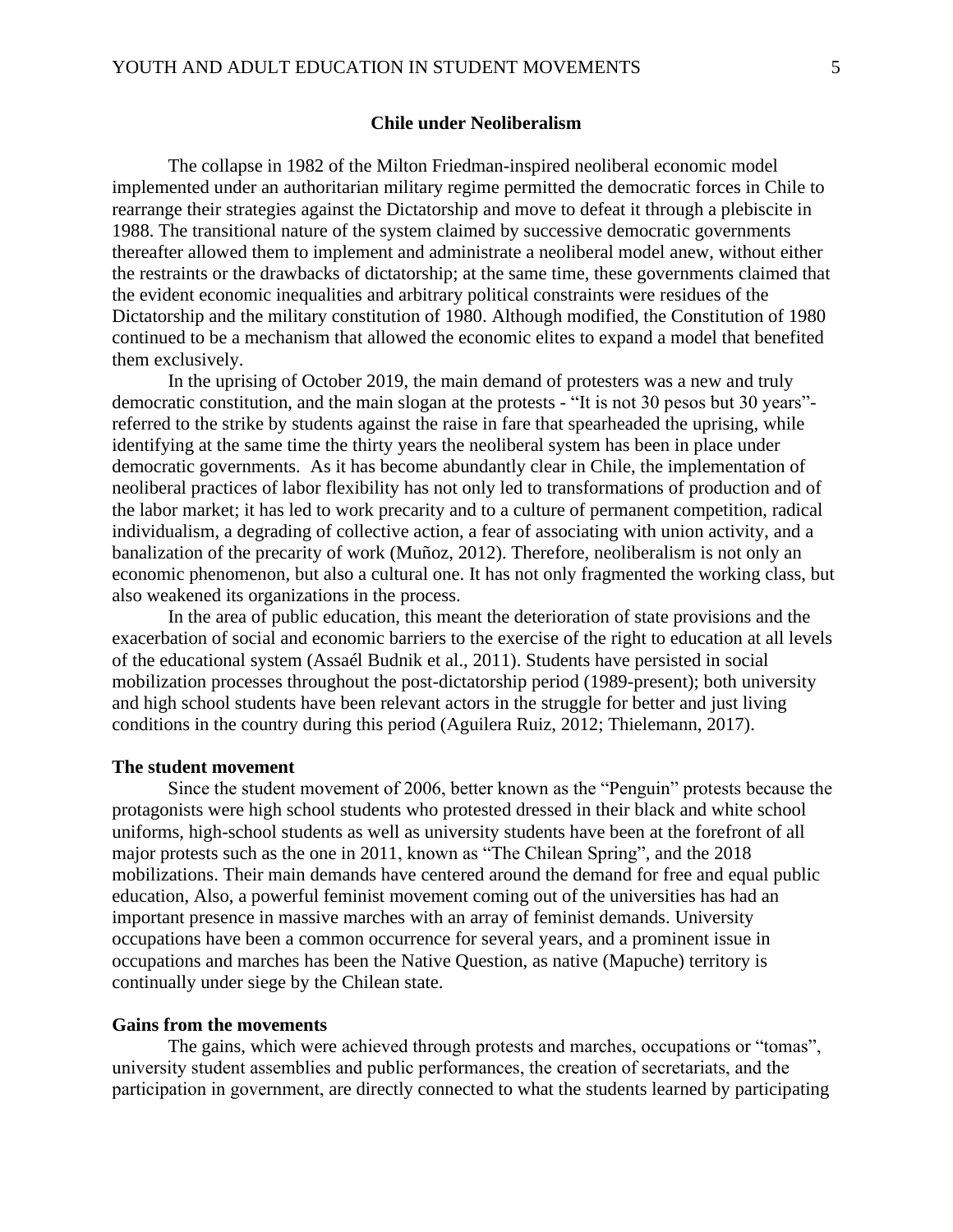in the protests and from movement to movement. After the 2006 protests, the Ley Orgánica Constitucional de Enseñanza (LOCE) was reformed and, although the system adjusted, the rebellion spearheaded by high-school students opened the debate in civil society about education. In 2011, the Confederation of Chilean Students (CONFECH) implemented and escalated public demonstrations, and students managed to take control of the agenda; they were invited to participate in reform talks and some were elected to Congress. A scholarship system was put in place, and student selection was eliminated. Grounded in the work of 2011, in 2018 secretariats of Gender and Sexuality were created at the universities (Campos-Martínez, J., & Olavarría, D. 2020).

The 2019 uprising led to a referendum on the demand for a new Constitution. A constituent assembly was voted in with important citizen participation. The new constitution is being drafted at this moment and should be approved by the citizenship in September 2022. The new constitution being drafted is considered the most advanced in the history of Chile, and the constituent assembly the most democratic instance in its history. With 155 members, including equal female and male representation and representants from all sectors of the society, including those traditionally excluded as were the Indigenous nations, the assembly is nearing its one-year goal to present the new constitution to the country for its approval.

#### **Discussion**

The newly elected government in Chile, conformed by a Left coalition under the leadership of several ex-leaders of the student movements of 2006 and 2011, highlights the impact of the movements themselves on the nature of the politics of the country. While for the constitutional assembly to write a new constitution for the country the members were elected from the 2019 popular uprising, the newly elected president of the country and several of his cabinet members fought as students on the streets and from their educational establishments for public education and university reforms, and in opposition to the neoliberal economic model. These recent successes underline several important points and concerns as to social-movementlearning in the context of student movements:

- Does the learning taking place in student movements prepare participants for power? How?
- Can veterans of these struggles effect real change in society by joining its established structures?
- What are the dangers of cooptation that such successes entail?

### **Conclusion**

Neoliberal economic policies implanted all over the world have created precarious living conditions for most populations affected by the measures. At the forefront of the social movements that arose in the first two decades of the  $21<sup>st</sup>$  century have been the student movements. Widespread privatizations affected public education most harshly, and a neoliberal approach to education favoring individualism and touting meritocracy has made it obvious to masses of students that they have no future but one of debt and limited opportunities.

That these struggles take the same forms in places as different as Egypt, Puerto Rico, and Chile should come as no surprise. The economic system has become a universal phenomenon and created the same conditions for revolt wherever it has been implemented. What must be rescued is the unending ingenuity and creativity of youth and their willingness to struggle for a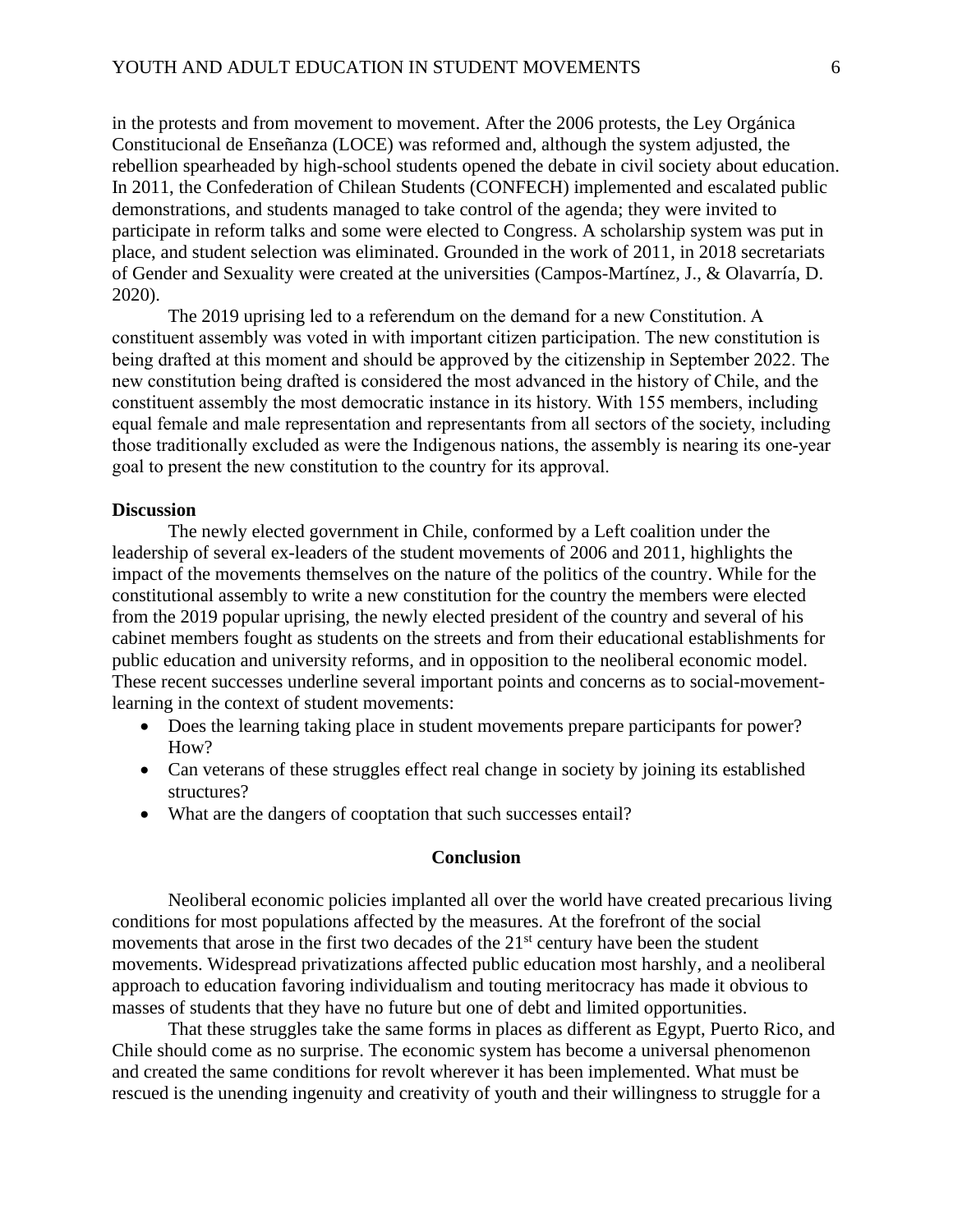better world. The three experiences presented here tell us that education can be transversal, inclusive, and revolutionary, and that a new world is possible with their agency.

#### **References**

- Aguilera Ruiz, O. (2012). Repertorios y ciclos de movilización juvenil en Chile (2000-2012). *Utopía y Praxis Latinoamericana, 17*(57), 101–108.
- Assaél Budnik, J., Cornejo Chávez, R., González López, J., Redondo Rojo, J., Sánchez Edmondson, R., & Sobarzo Morales, M. (2011). La empresa educativa Chilena. *Educação & Sociedade, 32*(115), 305–322.
- Atiles-Osoria, J. (2013). Neoliberalism, law, and strikes. *Latin American Perspectives,40*(5), 105–117.
- Atta, M., Gerónimo-López, Campos-Martínez, J., Holst, J. D. & Vetter, M. A. (2021). A comparative study of youth and adult education in three social movement contexts. *Andragogical Studies, 11*, 65-89. doi: 10.5937/AndStud2102065A
- Beinin, J. (2012). Egyptian workers and January 25th. *Social Research, 79*(2), 323-348.
- Campos-Martínez, J., & Olavarría, D. (2020). Learning from Chile's student movement. In A. Choudry, & S. Vally (Eds.), *The University and Social Justice* (pp. 98–115). Pluto Press.
- Ezzeldeen, N. (2010). *Protest movements in Egypt*. in D. Bechev, & I. Schäfer (Eds.), Agents of Change in the Mediterranean, RAMSES Working Paper 14/10.
- Gerónimo-López, K., & Tormos-Aponte, F. (2021). Critical thinking and embodied learning for a Puerto Rican student movement pedagogy. *New Directions for Adult and Continuing Education, 1*(13).
- Meléndez, L. (2017, June 5). *Cronología de la huelga en la UPR*. Metro. https://www.metro.pr/pr/noticias/2017/06/05/cronologia-la-huelga-la-upr.html
- Milana, M. (2012). Political globalization and the shift from adult education to lifelong learning. *European journal for Research on the Education and Learning of Adults, 3*(2), 103-117. DOI: 10.3384 / rela.2000-7426.rela0070
- Mirshak, N. (2020). Authoritarianism, education, and the limits of political socialization in Egypt. *Power and Education, 12*(1), 39-54.
- Muñoz, M. (2012). *Investigación: El dispositivo flexibilidad laboral*. Santiago de Chile: ICAL.
- Reyes, O. (2021). *Radio Huelga: Experiencias de una radio ciudadana y sus contribuciones altrabajo con comunidades y la construcción de ciudadanía*. Universidad de Puerto Rico.